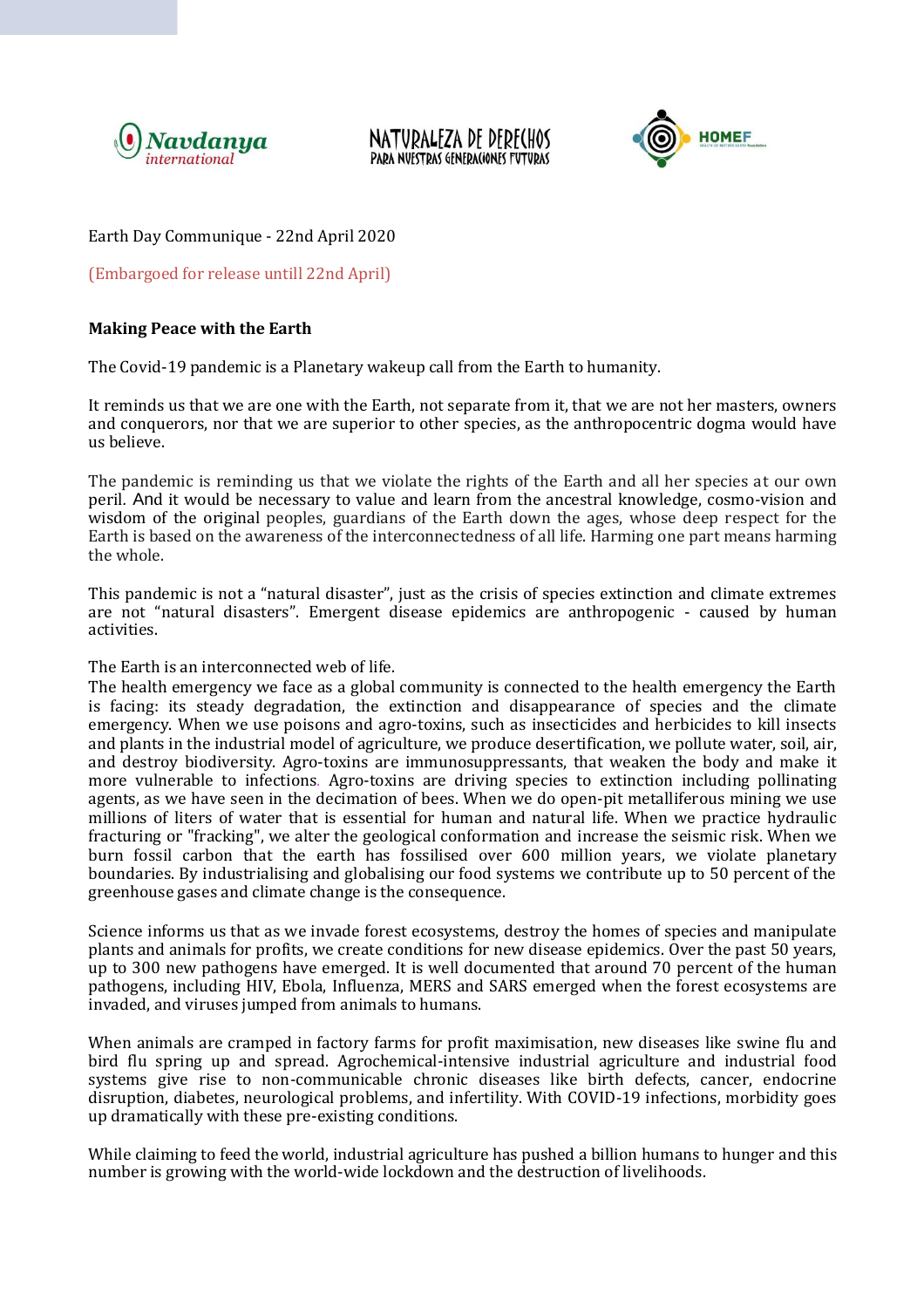Our health and the health of the planet is one health. Respecting planetary boundaries, ecosystem boundaries and species integrity is vital to protecting the planet and our health. The solutions to Climate Change are also solutions to avoiding new disease epidemics. The debate on the [climate](https://navdanyainternational.org/key-issues/climate-resilience/) [change](https://navdanyainternational.org/key-issues/climate-resilience/) issue cannot avoid considering how the dominant technological and economic model, based on fossil fuels, does not take into account the finitude of the Earth's resources. A global economy based on the myth of limitless growth and limitless appetite for Earth's resources is at the root of this health crisis and future crises.

The holistic and integrated response to the health emergency is to make a transition from the fossil fuel intensive, chemical intensive paradigm of agriculture and globalised trade, with its heavy ecological footprint, to local, biodiverse, ecological systems of producing and distributing food, to healing the Earth, and healing ourselves as being part of the Earth.

### *Our Earth Day Commitment: Return to Earth, in our minds, our lives*

During the COVID-19 crisis and in the post-Corona virus recovery we must learn to protect the Earth, her climate systems, the rights and ecological spaces of diverse species, and diverse peoples indigenous people, youth, women, farmers and workers. For the Earth there are no expendable species and no expendable peoples. We all belong to and are part of the Earth.

To avoid future pandemics, future famines and a possible scenario of expendable people, we must move beyond the globalised, industrialised and competitive economic system, which is driving climate change, pushing species to extinction, and spreading life-threatening diseases. Localisation leaves space for diverse species, diverse cultures and diverse local living economies to thrive.

We must shift from the economics of greed and limitless growth, of competition and violence, which have pushed us to an existential crisis, and move to an "Economy of Care" - for the Earth, for people and for all living species.

We must reduce our ecological footprint, to leave a just share of ecological space for other species, all humans, and future generations. We must stop seeing nature's common goods as "resources", abandon the utilitarian, colonial, capitalist and anthropocentric vision that has taught us to name nature's gifts as "natural resources". Only in this way will we be able to consciously reduce our ecological footprint: by acting responsibly as the ancestors of the future.

The health emergency and lockdown has shown that when there is a political will, we can de-globalise. Let us make this de-globalisation of the economy permanent, and localise production in line with Gandhi's philosophy of "Swadeshi" – made locally. As the Pandemic shows, it is local food communities who are able to regularly provide and distribute food while globalised food chains, in some parts of the world, collapsed and even speculated with rising food prices.

Contrary to what we are made to believe, it is not globalisation that protects people from famines, which it produces and aggravates, but peoples food sovereignty, where people at the community level have the right to produce, choose and consume adequate, healthy and nutritious food, under fair price agreements for local production and exchange. Future food systems have to be based on seed sovereignty and food sovereignty, on local circular economies giving back to the earth , and ensuring fair prices to producers .

The mechanistic mind that dominates our societies, creates corporate and personal profits through extraction and manipulation. The corporations and billionaires who through their actions have declared war against the Earth and created the world's multiple crises, are now preparing for the intensification of industrialised agriculture through digitalisation and artificial intelligence. They are envisioning a future of farming without farmers, and a future of fake food produced in labs. Such developments will deepen the ecological crisis, destroying biodiversity and increasing our separation from the Earth.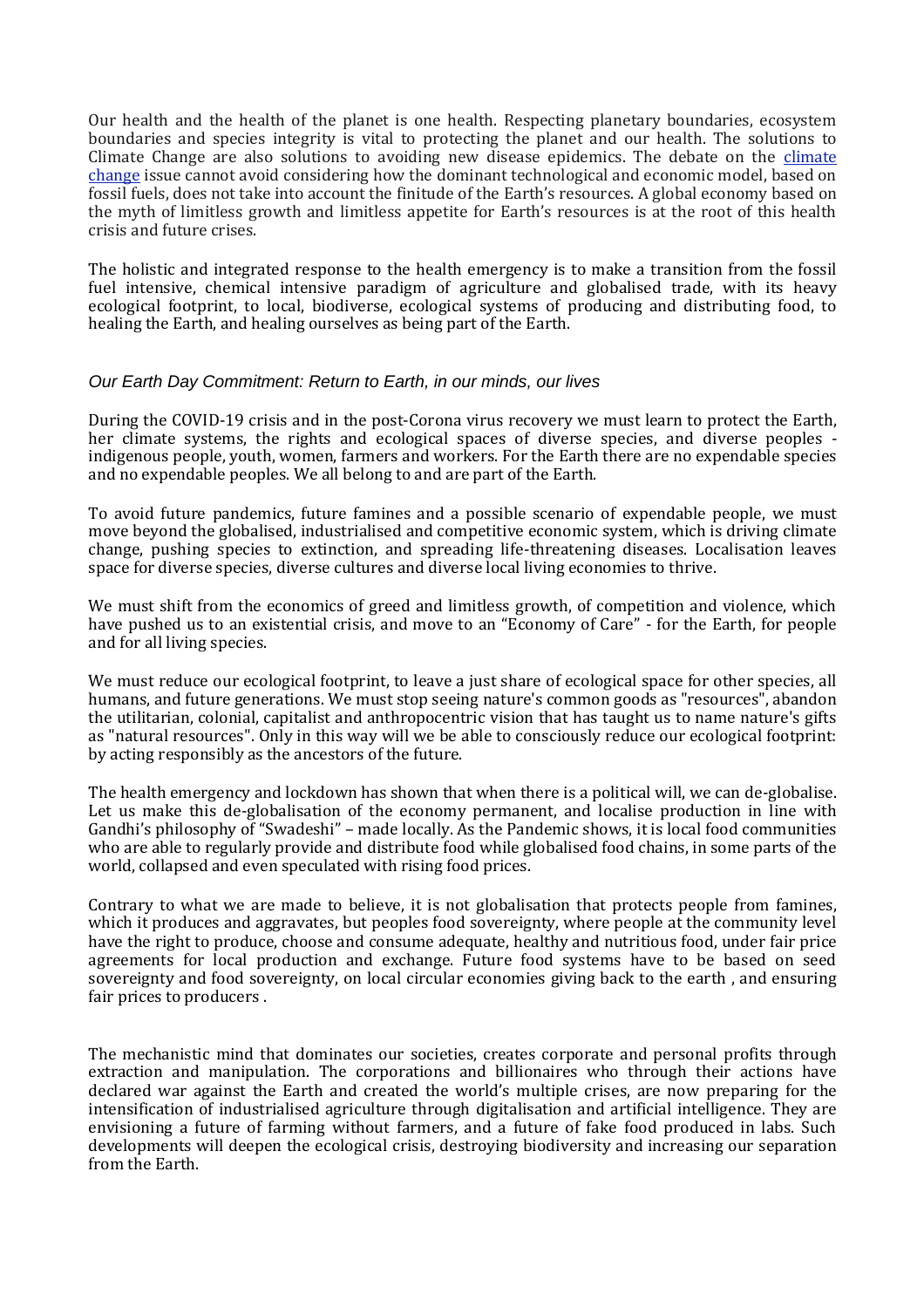Food is the web of life and making peace with the Earth begins with food. We return to the Earth when we take care of the soil and biodiversity. We remember we are human because we are of "humus" - of the soil. Only our minds, hearts and hands working together with the Earth, as integral parts of her creativity, can heal the Earth, providing us and all other species with healthy food.

As our experience together with other Earth conscious organisations and networks for Seed Freedom and Food Freedom have taught us, local, biodiverse organic food systems regenerate soil, water and biodiversity and provide healthy food for all. The biodiversity richness in our forests, our farms, our food and our gut microbiome connect the planet and her diverse species, including humans. Thus,

health becomes the common thread, as does disease which the Coronavirus is so clearly showing us today.

### *The war against the Earth is a war against the future of humanity.*

All life-threatening emergencies of our times are rooted in a mechanistic, militaristic and patriarchal world view of humans as separate from nature - as masters of the Earth who can own, manipulate and control other species as objects for profits. It is also rooted in an economic model that views ecological and ethical limits as obstructions that must be removed in the interests of unbridled corporate profit and power.

Scientific predictions indicate that if we do not stop this anthropogenic war against the Earth and her species, we will soon destroy the very conditions that allowed humans to evolve and survive. Human greed, arrogance and irresponsibility speeds us to the next Pandemic – and finally to extinction.

The Earth reflects who we are. She is showing us her inter-connectedness and calling us to start recognising her diverse living intelligences - in the soil food web, in plants and animals, and in our food.

The Earth has sent a tiny invisible virus to help us make a quantum leap to create a new planetary, ecological civilisation based on harmony with nature — today it is a survival imperative.

#### *Our Resolve*

In signing this manifesto, we commit ourselves as a planetary coalition, to urge and exhort the authorities and representatives of the governments in each one of our countries, cities, towns and communities, to shift from the paradigm of ecocide that today governs our models of productivity, to a paradigm where ecological responsibility and economic justice are central to creating a healthy and vibrant future for humanity.

Real climate change action means leaving behind our petroleum-based civilisation of extraction and greed and bringing in a new era of interconnection and care of the Earth.

We call for concerted support of communities, territories and nations that put ecology at the centre of a paradigm of a new and just economy of care.

On Earth Day let us apologise for the harm we have done to the Earth through the illusion of separation, creating violent paradigms and violent tools which have waged war against the Earth. Let us commit to making peace with the Earth and all her species by co-creating with her on the basis of her laws of life.

The Earth has given us a clear message through the Coronavirus pandemic. It is our moral imperative to seize this moment in time to make a transition to an ecological civilisation so we sow the seeds of a common future for humanity and all beings.

Together we rise as Children of The Earth!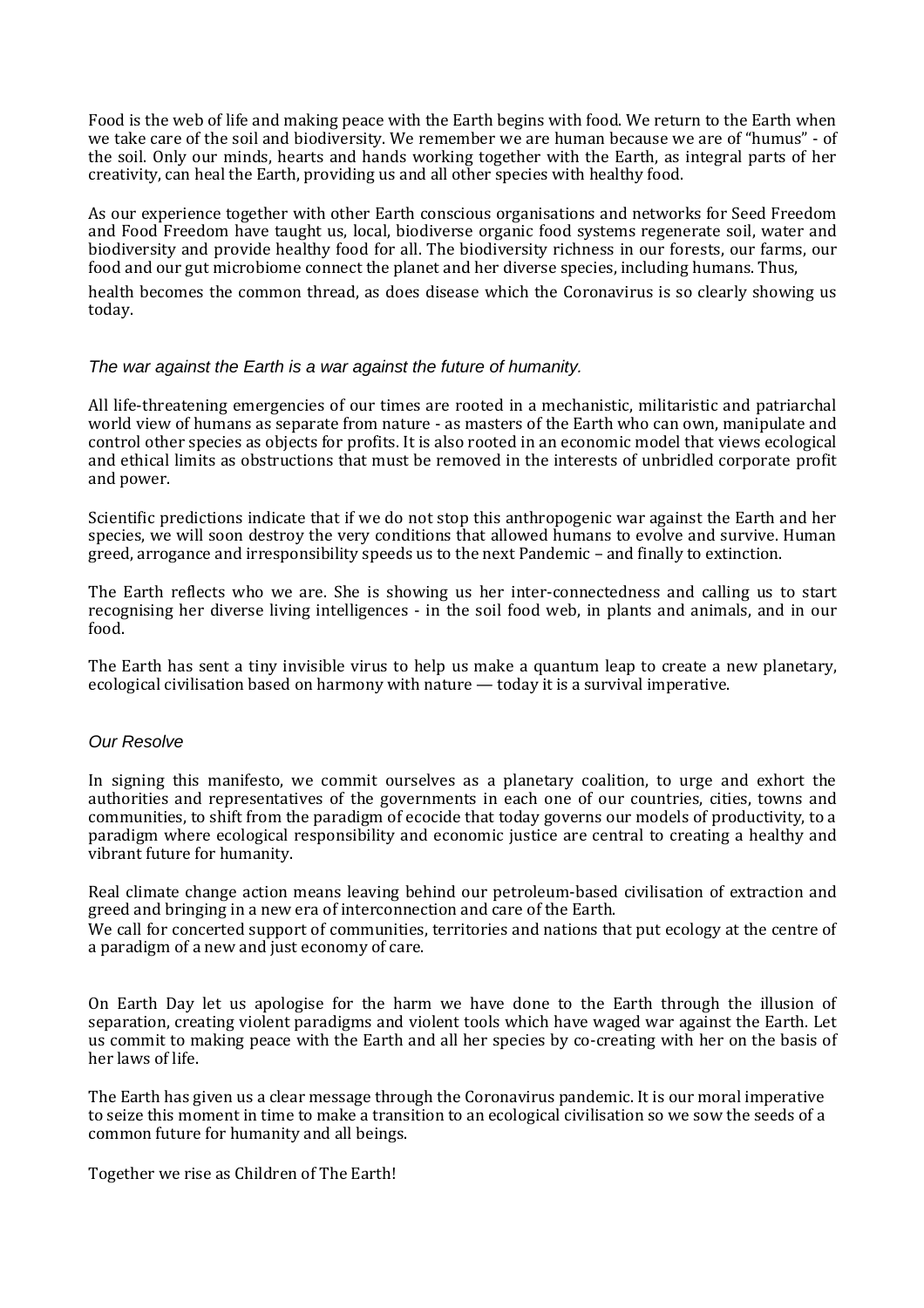# **A Call to Action and Transformation - One Planet, One Health**

It is time to abandon our resource intensive and profit intensive economic systems that have created havoc in the world, disrupting the planet's ecosystems and undermining society's systems of health, justice and democracy.

The Corona virus pandemic and consequent global economic collapse, and collapse of lives and livelihoods of millions calls us to urgently take action.

Let us prepare for a post Corona Recovery where the health and wellbeing of all peoples and the planet are at the centre of all government and institutional policy, community building and civic action

### Actions for sowing the seeds of a new Earth Democracy include:

- ➢ Promote and protect biodiversity richness in our forests, our farms and our food to stop the destruction of the earth and the sixth mass extinction
- ➢ Promote local, organic[, healthy food](https://navdanyainternational.org/key-issues/food-for-health/) through [local biodiverse food systems](https://navdanyainternational.org/cause/breads-of-freedom/) and cultures and economies of care (farmers markets, CSAs biodistricts).
- $\triangleright$  Stop subsidising industrial agriculture and unhealthy systems that create a burden of disease. Public subsidies should be redirected to systems based on [agroecology](https://navdanyainternational.org/key-issues/agroecology/) and biodiversity conservation, which provide health benefits and protect common goods.
- $\blacktriangleright$  Halt subsidies and further investments in fossil fuels sector, including fossil fuel based agricultural inputs, as real climate action
- ➢ Stop favouring industrial junk food and unhealthy food systems based on toxic and nutritionally empty commodities.
- $\triangleright$  Put an end to monocultures, genetic manipulation of plants and factory farming of animals which are spreading pathogens and antibiotic resistance
- $\triangleright$  Stop deforestation, which is expanding exponentially through industrial monocultures for corporate interests. Forests are the lungs of the Earth.
- $\triangleright$  Practice sustainable agriculture based on integration of diversity of crops, trees and animals.
- $\triangleright$  Save, grow and reproduce [traditional seed varieties](https://navdanyainternational.org/key-issues/seed-freedom/) to safeguard biodiversity. They need to be saved not as museum pieces in germplasm banks, but in living working seed banks as a basis of a health care system.
- $\triangleright$  Create [poison free](https://navdanyainternational.org/cause/poison-free-food-and-farming-2030/) zones, communities, farms and food systems.
- $\geq$  Introduce policies to assess the costs of damage to health and the environment caused by chemicals and enact the polluter pays principle.